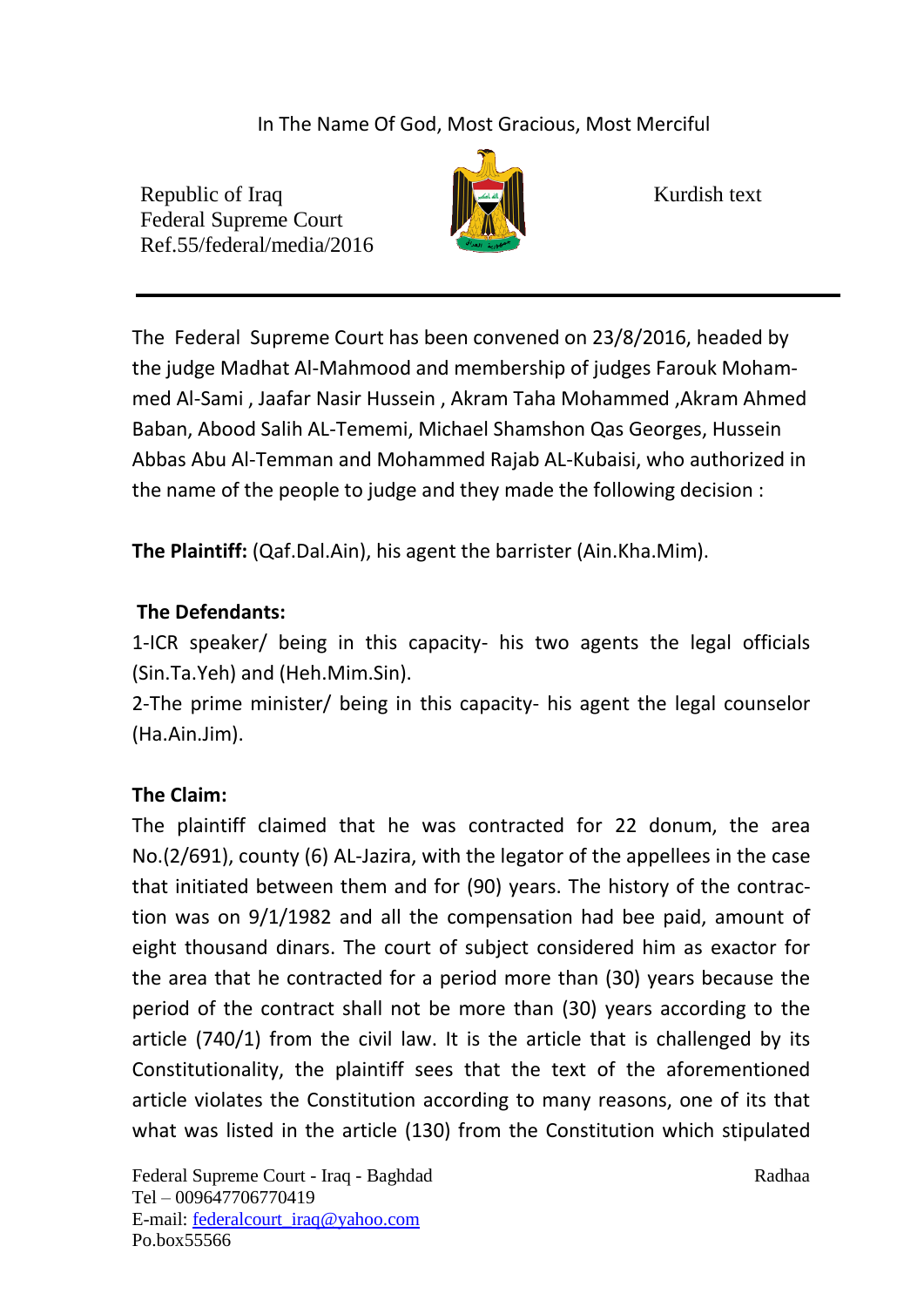(Existing laws shall remain in force, unless annulled or amended in accordance with the provisions of this Constitution.), the plaintiff sees the text of the challenged article by its unconstitutionality violates the provisions of Islam ( the article 2 from the constitution) and sees that it violates the article (17) from the Constitution which treated the person right of personal privacy also the violates the article (37) from the Constitution which relates to that The liberty and dignity of man shall be protected and lastly the article (23) from the Constitution that the Private property is protected. For the above the plaintiff request from the court to decide the unconstitutionality of the article (740) from the civil law. After the case had been registered, a day of the argument was selected and on the determined date, the agents of the two parties attended. The agent of the plaintiff repeated his requests and request from the court to decide according to the case petition. The agents of the defendants repeated their previous requests and sayings that were listed in the drafts which were presented by them and requested from the court to reject the case for the reasons that listed. After the court completed the investigations, the end of the argument had been understood and the decision was understood publicly.

## **The Decision:**

During the scrutiny and deliberation by the FSC, the court found that the agent of the plaintiff claimed in his case petition that his client has already contracted to lease (22) donum and that was on 9/1/1982, for (90) years and with compensation of eight thousand dinars. After the case had been initiated by the owner before the court of the first instance, the court considered the plaintiff as exactor for the property that he was contracted for it for the period after the thirty years according to the article (740) from the civil law No.(40) for 1951. Based on this the plaintiff challenged the above article by its unconstitutionality because it violates some Constitutional texts that were listed in the case petition. The court found that the plaintiff didn't consider what listed in the article (4) from the bylaw of the FSC for 2005, which oblige a specific formality to either accept the challenge about the unconstitutionality of a law or reject it. It shall be before the court that tries the case, whether the court accepted and charged him to present this chal-